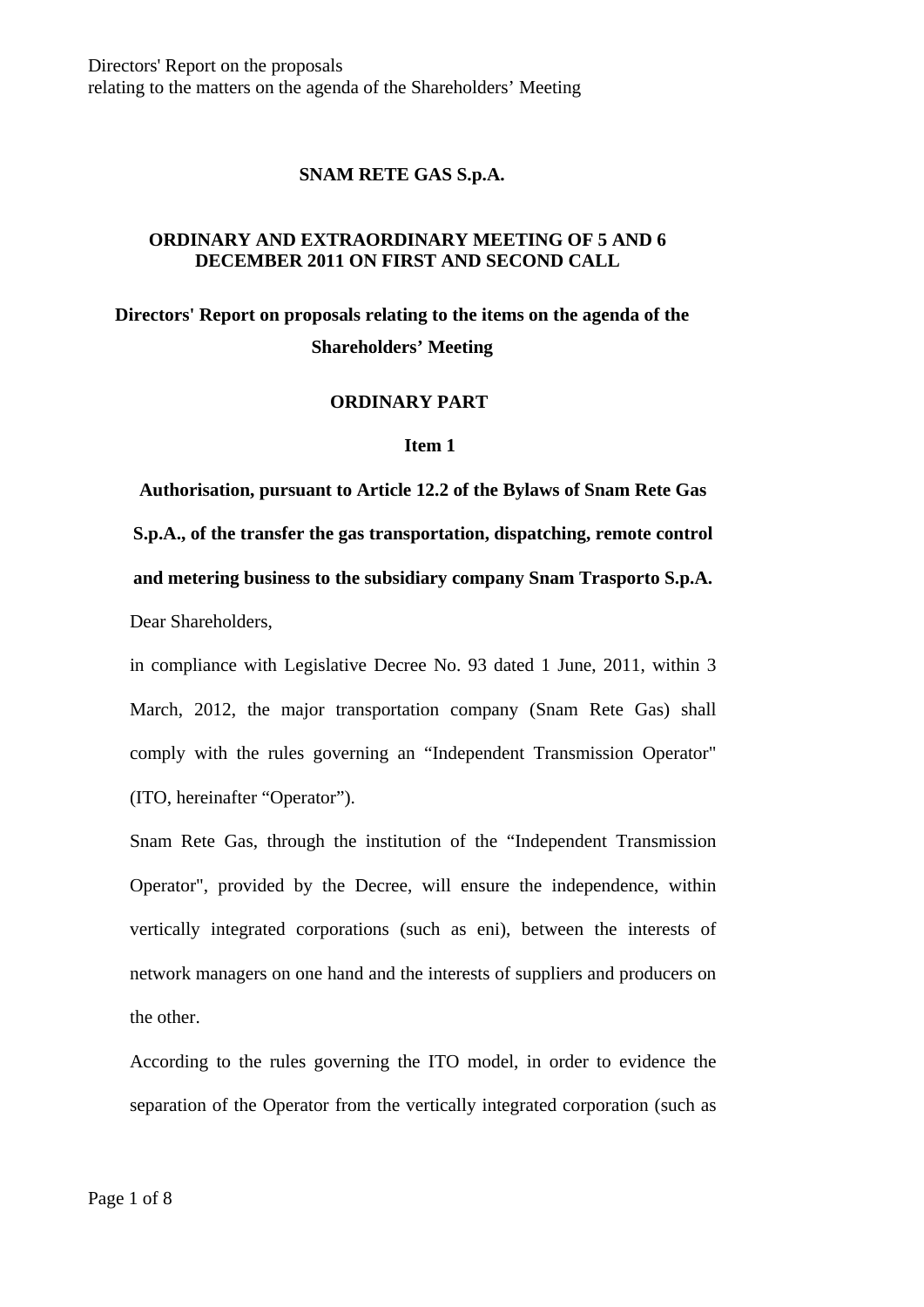eni), the Operator's compliance with the requirements of the Decree must be certified by the Regulatory Authority for Electricity and Gas.

On 26 October, 2011, the Board of Directors of Snam Rete Gas approved the plans for adapting to the Independent Transmission Operator model, involving the transfer of the natural gas transportation business to a wholly-owned subsidiary Snam Trasporto S.p.A., which will operate as Operator of the transportation system, with effect from 1 January, 2012.

The business of Snam Rete Gas, which is being transferred, engages in the transportation of natural gas in Italy, and comprises the gas pipeline network in Italy (including compressor stations), the dispatching, remote control and metering facilities, the related human resources, and all the resources necessary to ensure its independent operation.

Any movable and immovable property, tangible and intangible assets, assets and liabilities, receivables and payables, rights, assets and liabilities relating to the conduct of the gas transportation business in Italy presently owned by Snam Rete Gas are included in the business to be transferred.

As of 31 December, 2010 the main data about the size of the business in question are the following:

- o Approximately 31,680 km of operational national and regional transportation network;
- o 11 gas compression plants;
- o 15 gas tax metering plants;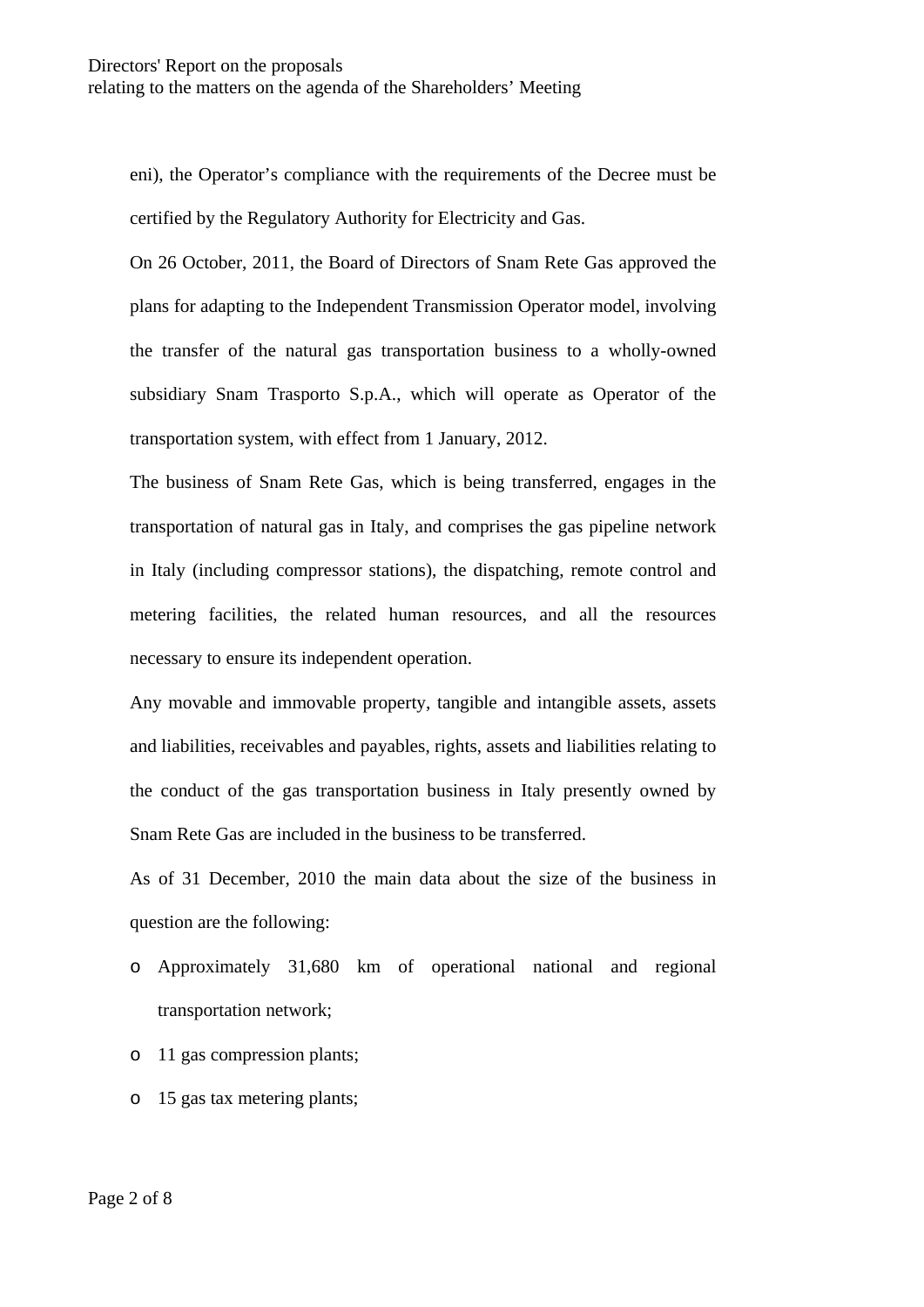- o 2,040 persons, of which 1,780 are dedicated to line activities and 260 to services to staff support activities;
- o Approximately €1,900 million in revenues;
- o Approximately €13.7 billion in Capital Investments recognised for tariff purposes (RAB).

The Balance Sheet of the Transportation Business at 30 September 2011, is summarised below:

 $(\in$ thousands)

|                                  | 30.09.2011 |
|----------------------------------|------------|
| Tangible assets                  | 11,569,860 |
| Intangible assets                | 51,925     |
| Net liabilities related to       | (249, 627) |
| investment activity              |            |
| <b>Fixed capital</b>             | 11,372,158 |
| Net working capital              | (537, 457) |
| Provisions for employee benefits | (23,002)   |
| <b>NET INVESTED CAPITAL</b>      | 10,811,698 |
| <b>NET BOOK VALUE</b>            | 2,848,749  |
| <b>Net financial debt</b>        | 7,962,950  |
| <b>TOTAL COVERAGE</b>            | 10,811,698 |

The balance sheet shows a Net Value of the business of about  $\epsilon$ 2,849 million.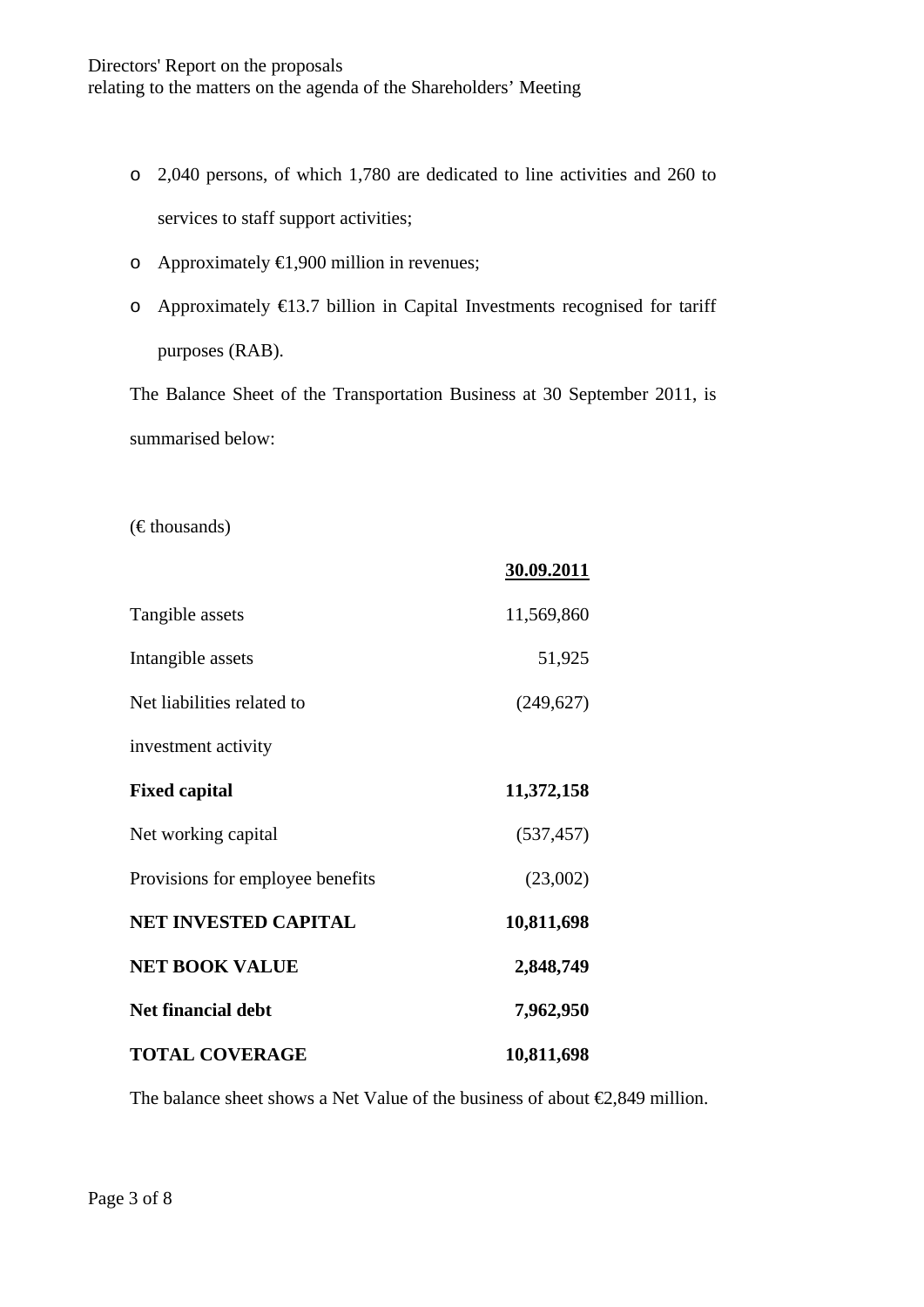Snam has appointed an independent expert with appropriate and proven expertise in order to prepare the valuation report of the Transportation Business, pursuant to Article 2343-*ter*, paragraph 2(b) of Italian Civil Code. On 26 October, 2011, the expert, also referring to the Financial Statements at 30 September 2011 above, delivered said report, which contains a description

of the assets and liabilities to be transferred, the evaluation criteria used, the main factors to be considered when using them and describes the results and the estimated economic value of the business being transferred.

The expert valued Snam's transportation business at  $\epsilon$ 14,258 million, from which the Net Financial Position of  $\epsilon$ 7,963 million and Deferred Tax Liabilities of €443 million, as reported in the balance sheet at 30 September 2011, must be deducted, resulting in a rounded off net value of the transportation business on that date of  $\epsilon$ ,850 million, which is higher than the net book value of €2,849 million.

The control methods used by the independent expert (the net asset value method and the market multiples method) have confirmed the value determined with the primary method.

Given the nature of the transaction, which is a corporate restructuring within a group, the transfer will be executed by continuing with book values (in line with international accounting standards) and taxable values.

Therefore, based on the balance sheet value of the business at 30 September, 2011, which shows a value of shareholders' equity amounting to  $\epsilon$ 2,849 million, the Board of Directors intends to proceed with the transfer, with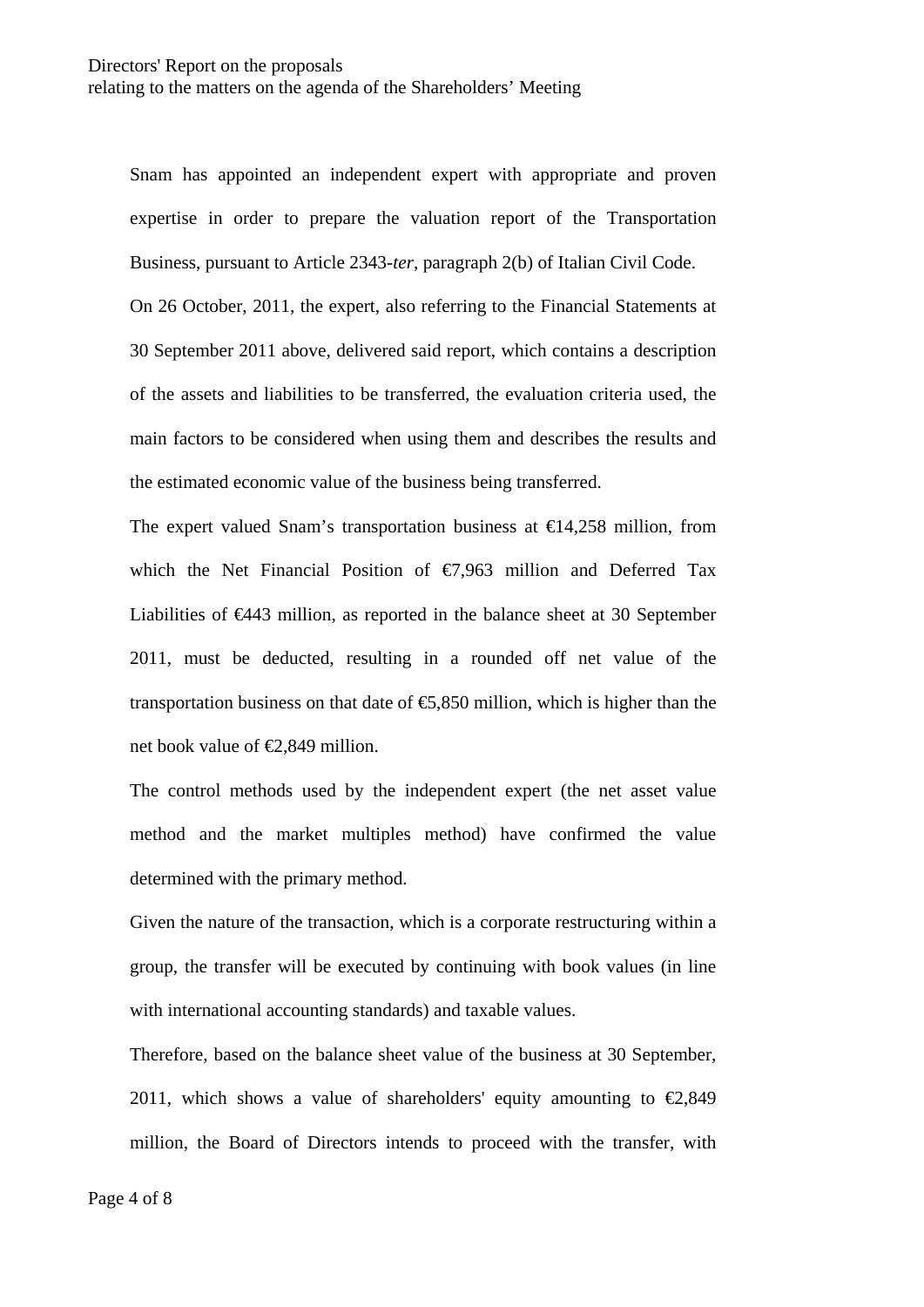effect from 1 January, 2012, h. 0:01, by carrying out a capital increase of the same amount, which is  $\epsilon$ 5,850 million lower than the independent expert's valuation results.

Changes which may occur between the reference date of the balance sheet and the effective date of the transfer will be settled by a payment in cash.

The resolution does not create a right of withdrawal.

Dear Shareholders,

you are invited to:

- authorise, pursuant to Article 12.2 of the Bylaws of Snam Rete Gas S.p.A., the transfer of the gas transportation, dispatching, remote control and metering business to the subsidiary company Snam Trasporto S.p.A. according to the terms and conditions set out in this Report;
- delegate and authorise the Board of Directors and, through it, the Chief Executive Officer of Snam Rete Gas S.p.A. to implement the resolution, and, therefore, to sign (including by proxy and, when necessary, with express authorisation under Article 1395 of the Italian Civil Code) the deed of transfer, determining all the conditions, terms and procedures necessary and appropriate for executing the transaction, with the power of describing exactly what is being transferred, making sure that they fulfil any requirement of whatever Office, Registry and Public and/or Private Administration.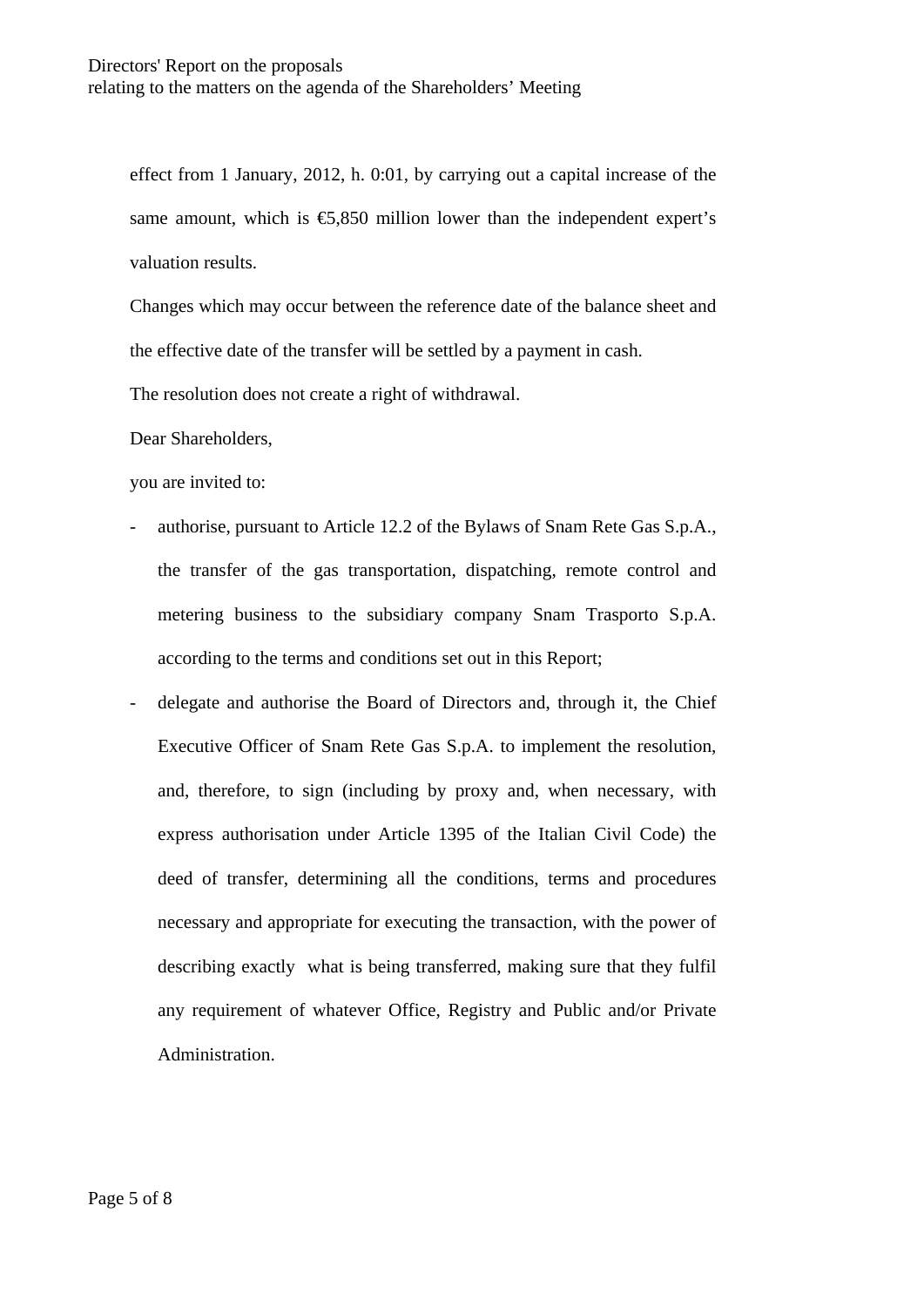#### **EXTRAORDINARY PART**

#### **Item 1**

### **Amendment to Article 1.1 of the Bylaws of Snam Rete Gas S.p.A.**

Dear Shareholders,

As shown in reference to item 1 on the ordinary part of the agenda, the Board of Directors, in order to comply with the requirements of the Decree, has resolved to submit, for the approval of today's Ordinary Shareholders' Meeting, the authorisation, pursuant to Article 12.2 of the Bylaws, to transfer the transportation business to Snam Trasporto S.p.A., wholly-controlled by Snam, which would operate as an Independent Transmission Operator with effect from 1 January 2012.

In view of the foregoing and subject to approval of the proposal abovementioned by the Shareholders' Meeting of Snam Rete Gas, the Board of Directors of Snam Trasporto S.p.A. intends to propose to the Shareholders' Meeting of that company that it changes its name to Snam Rete Gas S.p.A. (abbreviated to 'Snam RG S.p.A.'). The proposal is motivated by important commercial reasons, taking account of its well-known brand identity, both specifically within its business sector and in the market in general, as the leading national gas transportation operator, attributes which Snam Trasporto will take over after the transfer takes effect.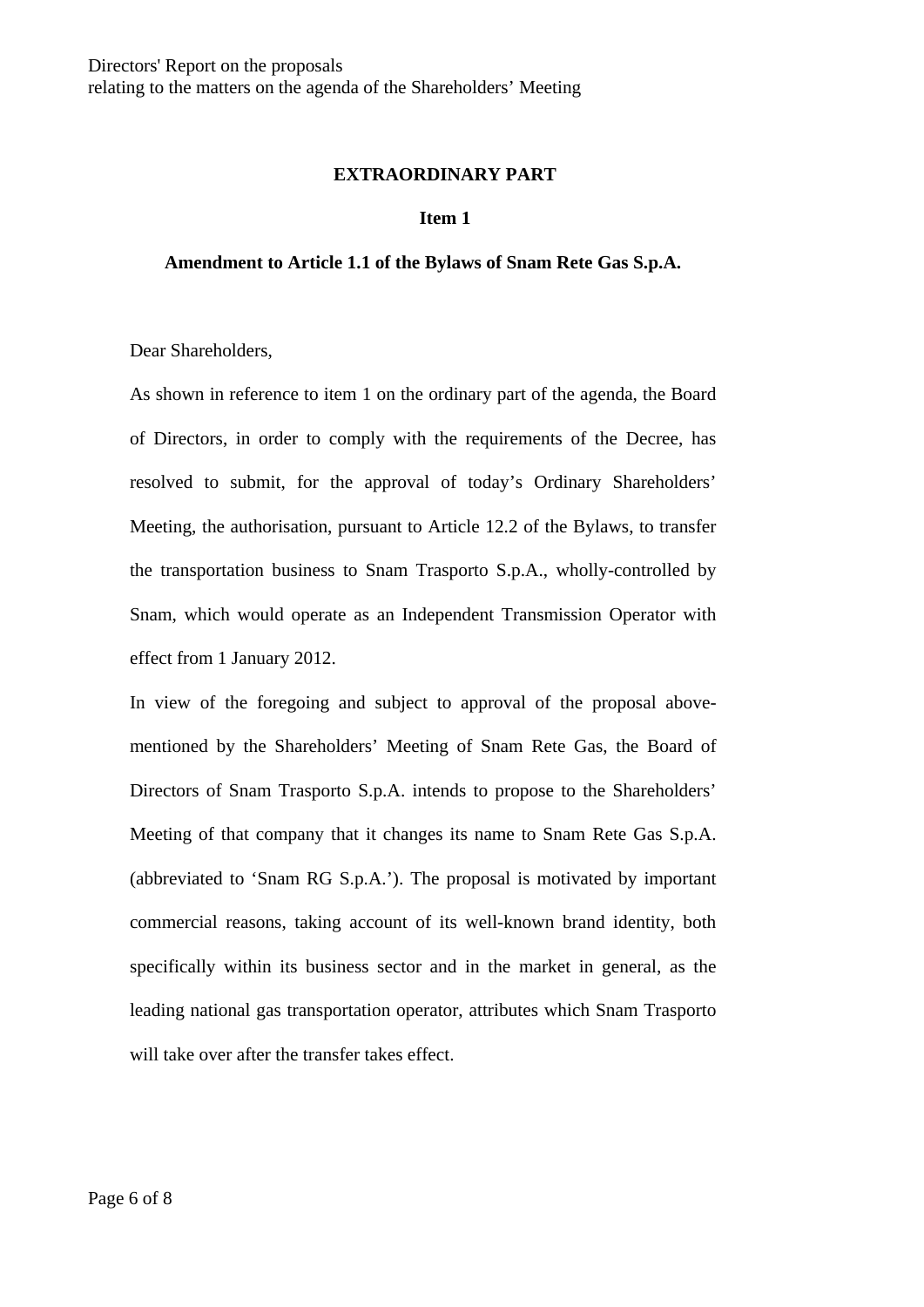Subject to the approval of this change by the Shareholders' Meeting of Snam Trasporto, your Company will therefore, in turn, have to change its own company name.

This being said and considering that your Company will continue to conduct the same business of gas transportation, albeit indirectly through a whollyowned subsidiary corporate vehicle, and, in order to ensure uninterrupted continuity with the past, considering also that this relates to an important company listed on the FTSE MIB, the Board of Directors proposes to change the company name from 'Snam Rete Gas S.p.A.' to 'Snam S.p.A.', which corresponds to the current name in abbreviated form (and, instead, is different from the abbreviated company name which will be taken by Snam Trasporto S.p.A., which, as stated above, will be 'Snam RG S.p.A. ').

The change described above does not create a right of withdrawal and will be effective from the effective date of the change of name of Snam Trasporto.

Dear Shareholders,

You are invited to:

- approve, with effect from the effective date of the change of company name of Snam Trasporto, the change to Article 1.1 of the Bylaws of Snam Rete Gas S.p.A. in the text below, reported together with that in force.

# *BYLAWS*

# **SNAM RETE GAS S.p.A**

| <b>Current text</b>                                 | <b>Changed text</b>              |  |
|-----------------------------------------------------|----------------------------------|--|
| <b>BY-LAWS OF SNAM RETE GAS</b>                     |                                  |  |
| <b>Heading I - ESTABLISHMENT AND PURPOSE OF THE</b> |                                  |  |
| <b>COMPANY</b>                                      |                                  |  |
| Article 1                                           | Article 1                        |  |
| 1.1 The Company 'Snam Rete Gas                      | 1.1 The Company 'Snam S.p.A.' is |  |
| S.p.A.', or, in abbreviated form,                   | governed by the present Bylaws.  |  |
| 'Snam S.p.A.', is governed by the                   | The company name may be written  |  |